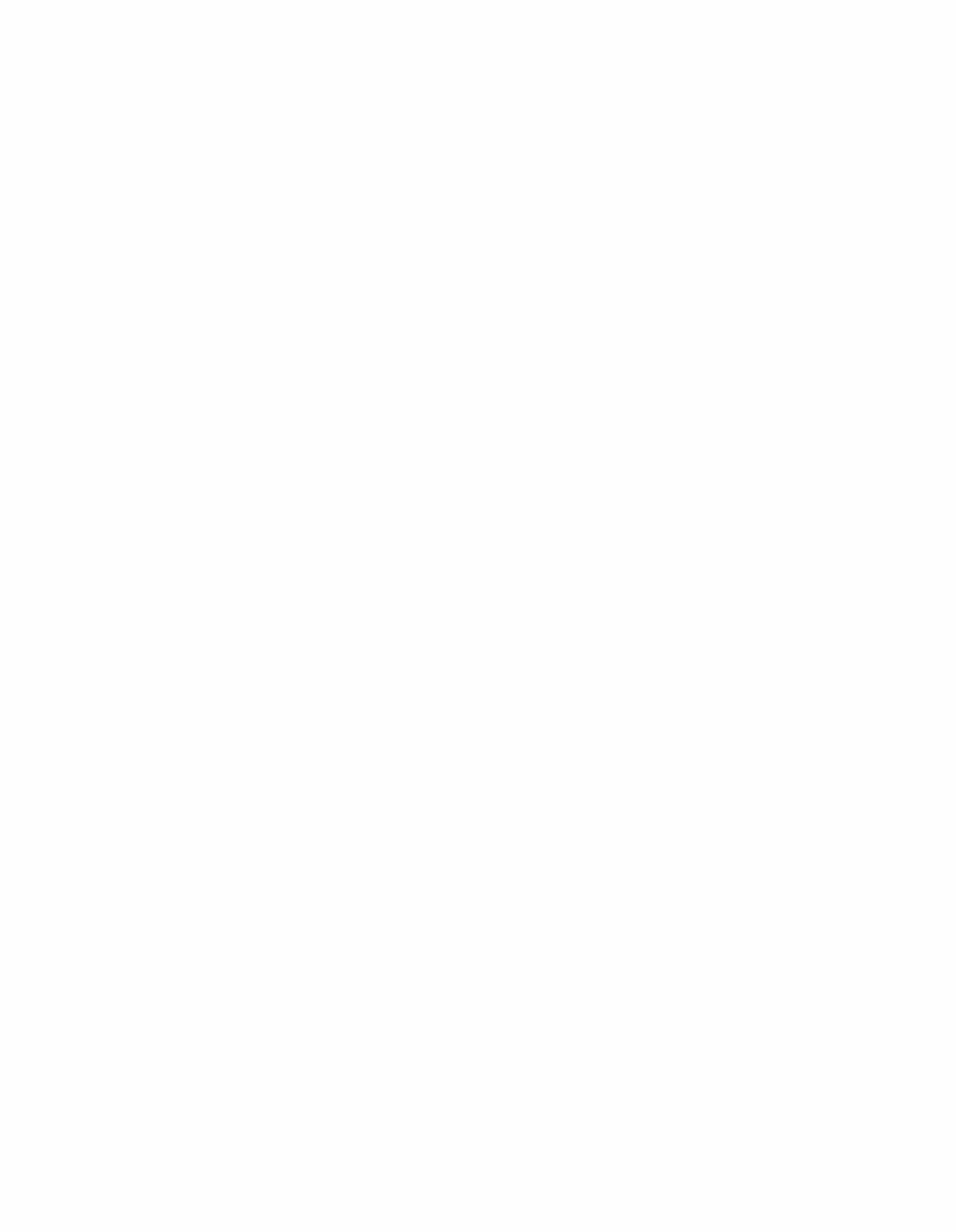#### Supervisor of Elections Fiscal Year 2013

| Object |                                                    | Approved      |
|--------|----------------------------------------------------|---------------|
| Code   | Title                                              | <b>Budget</b> |
| 11     | <b>Executive Salaries</b>                          | 105,372       |
| 12     | <b>Regular Salaries and Wages</b>                  | 586,273       |
| 13     | Other Salaries and Wages                           | 91,806        |
| 14     | Overtime                                           | 11,050        |
| 15     | Special Pay                                        |               |
| 16     | <b>Compensated Annual Leave</b>                    |               |
| 17     | <b>Compensated Sick Leave</b>                      |               |
| 18     | <b>Compensated Compensatory Leave</b>              |               |
| 21     | <b>FICA Taxes</b>                                  | 51,531        |
| 22     | <b>Retirement Contributions</b>                    | 38,563        |
| 23     | Life and Health Insurance                          | 92,007        |
| 24     | <b>Worker's Compensation</b>                       | 6,676         |
| 25     | <b>Unemployment Compensation</b>                   |               |
| 26     | Other Postemployment Benefits (OPEB)               |               |
|        | <b>Personnel Services</b>                          | 983,278       |
|        |                                                    |               |
| 31     | <b>Professional Services</b>                       | 1,700         |
| 32     | <b>Accounting and Auditing</b>                     |               |
| 33     | <b>Court Reporter Services</b>                     | 2,200         |
| 34     | <b>Other Services</b>                              | 95,551        |
| 35     | Investigations                                     |               |
| 36     | <b>Pension Benefits</b>                            |               |
| 40     | <b>Travel and Per Diem</b>                         | 8,540         |
| 41     | <b>Communications Services</b>                     | 3,860         |
| 42     | Freight & Postage Services                         | 48,434        |
| 43     | <b>Utility Services</b>                            | 1,575         |
| 44     | <b>Rentals and Leases</b>                          | 80,423        |
| 45     | Insurance                                          | 15,608        |
| 46     | Repair and Maintenance Services                    | 90,942        |
| 47     | Printing and Binding                               | 139,846       |
| 48     | <b>Promotional Activities</b>                      |               |
| 49     | Other Current Charges and Obligations              | 49,410        |
| 51     | <b>Office Supplies</b>                             | 20,320        |
| 52     | <b>Operating Supplies</b>                          | 31,017        |
| 53     | Road Materials and Supplies                        |               |
| 54     | Books, Publications, Subscriptions and Memberships | 5,799         |
| 55     | Training                                           | 10,170        |
| 59     | Depreciation                                       |               |
|        | <b>Operating Expenditure/Expenses</b>              | 605,395       |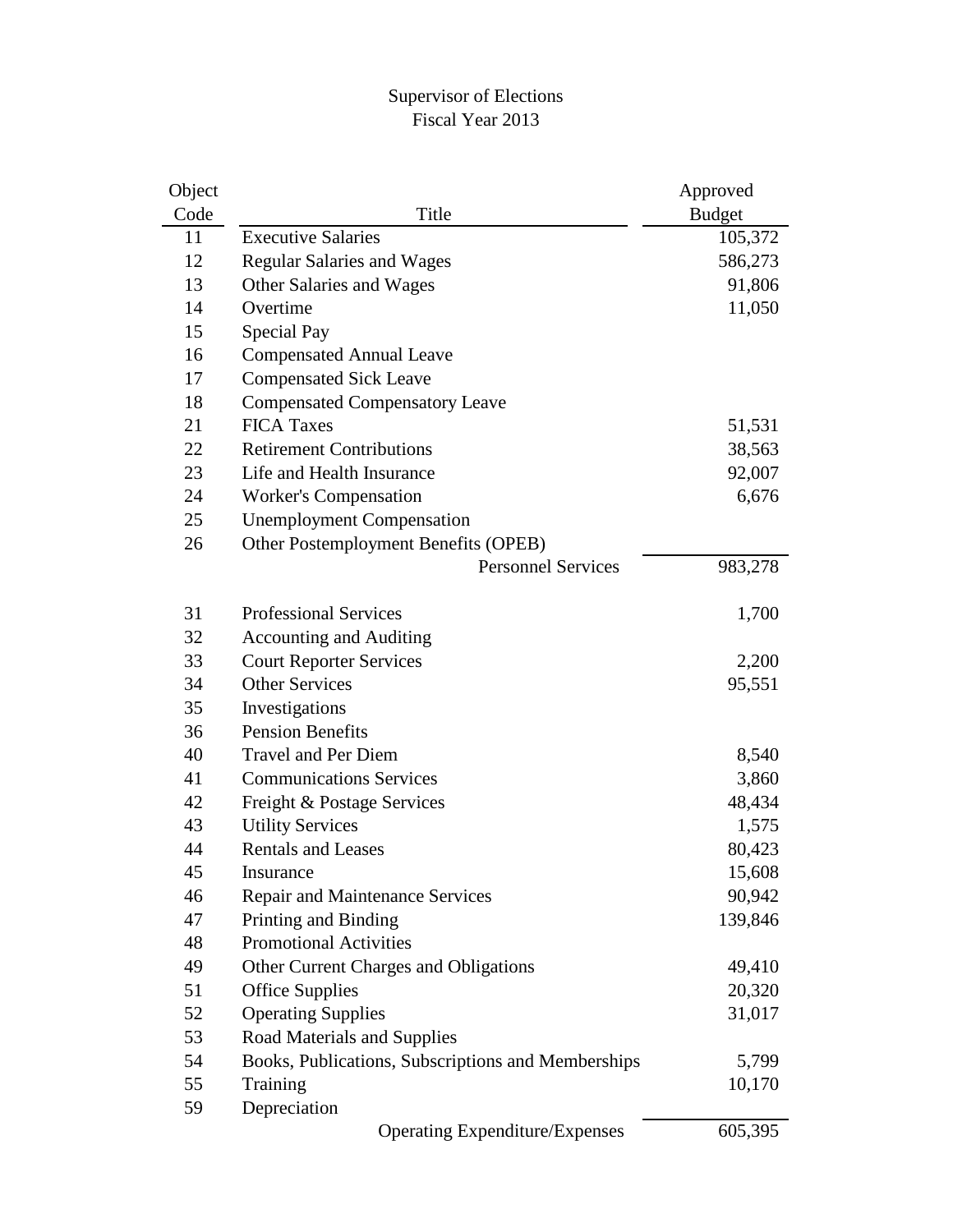#### Supervisor of Elections Fiscal Year 2013

| Code<br><b>Budget</b><br>Title<br>61<br>Land<br><b>Buildings</b><br>62<br>63<br>Infrastructure<br>64<br>Machinery and Equipment<br>18,300<br>65<br><b>Construction in Progress</b><br>Books, Publications and Library Materials<br>66<br><b>Works of Art/Collections</b><br>67<br>68<br><b>Intangible Assets</b><br>18,300<br>Capital Outlay<br>71<br>Principal<br>72<br><b>Interest</b><br>73<br><b>Other Debt Service Costs</b><br>Debt Service<br>81<br>Aids to Government Agencies<br>82<br>Aids to Private Organizations |                |
|-------------------------------------------------------------------------------------------------------------------------------------------------------------------------------------------------------------------------------------------------------------------------------------------------------------------------------------------------------------------------------------------------------------------------------------------------------------------------------------------------------------------------------|----------------|
|                                                                                                                                                                                                                                                                                                                                                                                                                                                                                                                               |                |
|                                                                                                                                                                                                                                                                                                                                                                                                                                                                                                                               |                |
|                                                                                                                                                                                                                                                                                                                                                                                                                                                                                                                               |                |
|                                                                                                                                                                                                                                                                                                                                                                                                                                                                                                                               |                |
|                                                                                                                                                                                                                                                                                                                                                                                                                                                                                                                               |                |
|                                                                                                                                                                                                                                                                                                                                                                                                                                                                                                                               |                |
|                                                                                                                                                                                                                                                                                                                                                                                                                                                                                                                               |                |
|                                                                                                                                                                                                                                                                                                                                                                                                                                                                                                                               |                |
|                                                                                                                                                                                                                                                                                                                                                                                                                                                                                                                               |                |
|                                                                                                                                                                                                                                                                                                                                                                                                                                                                                                                               |                |
|                                                                                                                                                                                                                                                                                                                                                                                                                                                                                                                               |                |
|                                                                                                                                                                                                                                                                                                                                                                                                                                                                                                                               |                |
|                                                                                                                                                                                                                                                                                                                                                                                                                                                                                                                               |                |
|                                                                                                                                                                                                                                                                                                                                                                                                                                                                                                                               |                |
|                                                                                                                                                                                                                                                                                                                                                                                                                                                                                                                               | $\overline{0}$ |
|                                                                                                                                                                                                                                                                                                                                                                                                                                                                                                                               |                |
|                                                                                                                                                                                                                                                                                                                                                                                                                                                                                                                               |                |
| <b>Other Grants and Aids</b><br>83                                                                                                                                                                                                                                                                                                                                                                                                                                                                                            |                |
| <b>Grants and Aids</b>                                                                                                                                                                                                                                                                                                                                                                                                                                                                                                        | $\overline{0}$ |
|                                                                                                                                                                                                                                                                                                                                                                                                                                                                                                                               |                |
| 91<br><b>Intragovernmental Transfers</b>                                                                                                                                                                                                                                                                                                                                                                                                                                                                                      |                |
| <b>Advances</b><br>92                                                                                                                                                                                                                                                                                                                                                                                                                                                                                                         |                |
| 93<br>Nonoperating Interest - Proprietary Funds                                                                                                                                                                                                                                                                                                                                                                                                                                                                               |                |
| Nonoperating Grant Expense - Proprietary Funds<br>94                                                                                                                                                                                                                                                                                                                                                                                                                                                                          |                |
| <b>Other Nonoperating Uses - Proprietary Funds</b><br>95                                                                                                                                                                                                                                                                                                                                                                                                                                                                      |                |
| <b>Other Uses</b><br>99                                                                                                                                                                                                                                                                                                                                                                                                                                                                                                       |                |
| <b>Other Uses</b>                                                                                                                                                                                                                                                                                                                                                                                                                                                                                                             | $\overline{0}$ |
| <b>Total Budget</b><br>1,606,973                                                                                                                                                                                                                                                                                                                                                                                                                                                                                              |                |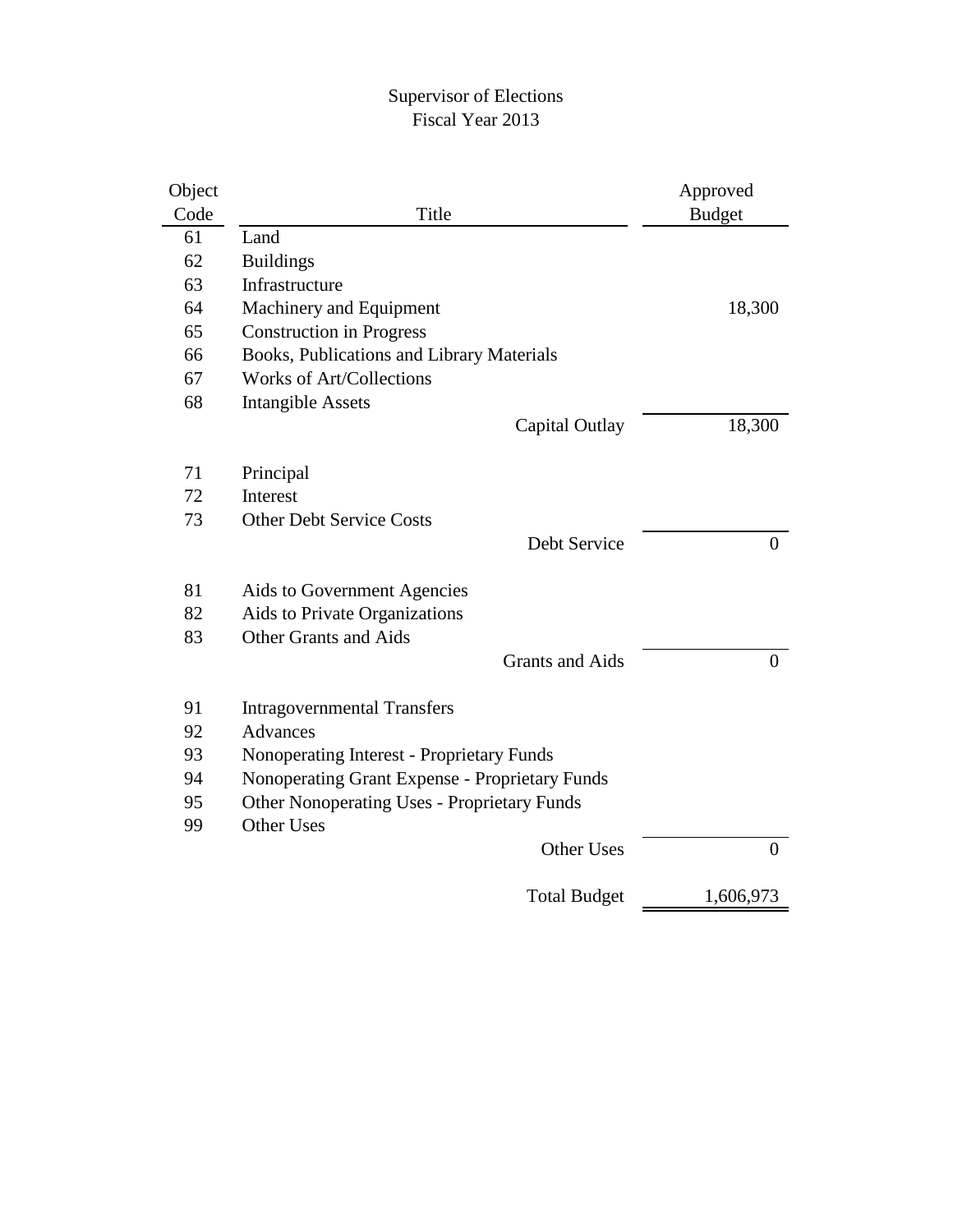# **FY13 Recommended Revenue Budget by Department**

| Account | <b>Account Title</b>             | 2nd Prior<br>Actual | 1st Prior<br>Actual | <b>Current Budget</b><br>Original | <b>Budget</b><br>Recommended | <b>Budget</b><br>$+/-$ | $+/-$<br>$\frac{9}{6}$ |
|---------|----------------------------------|---------------------|---------------------|-----------------------------------|------------------------------|------------------------|------------------------|
|         | 011 SUPERVISOR OF ELECTIONS - GF |                     |                     |                                   |                              |                        |                        |
|         | 0185R SOE REVENUE - GF           |                     |                     |                                   |                              |                        |                        |
|         | 341551 S.O.E. QUALIFYING FEES    | \$0.00              | \$0.00              | \$300.00                          | \$0.00                       | (\$300.00)             | $(100.0\%)$            |
|         | 341552 S.O.E. MISCELLANEOUS      | \$660.15            | \$37.05             | \$200.00                          | \$200.00                     | \$0.00                 | 0.0%                   |
|         | 341553 S.O.E. ELECTION SERVICES  | \$15,719.79         | \$153,875.92        | \$4,000.00                        | \$25,500.00                  | \$21,500.00            | 537.5%                 |
|         | 341554 S.O.E. COPIES             | \$30.60             | \$78.65             | \$200.00                          | \$200.00                     | \$0.00                 | 0.0%                   |
|         | 341555 S.O.E. PAGES              | \$153.90            | \$51.50             | \$50.00                           | \$50.00                      | \$0.00                 | 0.0%                   |
|         | 341556 S.O.E. PETITIONS          | \$2,635.10          | \$560.00            | \$2,000.00                        | \$50.00                      | (\$1,950.00)           | (97.5%)                |
|         | 341557 S.O.E. VOTER LIST (CD/ET) | \$1,305.60          | \$305.00            | \$250.00                          | \$150.00                     | (\$100.00)             | $(40.0\%)$             |
|         | 341558 S.O.E. MAPS               | \$70.00             | \$20.00             | \$20.00                           | \$20.00                      | \$0.00                 | 0.0%                   |
|         | 341559 S.O.E. LABELS             | \$1,026.70          | \$183.55            | \$100.00                          | \$50.00                      | (\$50.00)              | $(50.0\%)$             |
|         | <b>CHARGES FOR SERVICES</b>      | \$21,601.84         | \$155,111.67        | \$7,120.00                        | \$26,220.00                  | \$19,100.00            | 268.3%                 |
|         | 361101 INTEREST ON TIME DEPOSITS | \$1,632.24          | \$1,204.76          | \$0.00                            | \$0.00                       | \$0.00                 | <b>NA</b>              |
|         | 361104 STATE INVESTMENT POOL INT | \$57.04             | \$38.94             | \$0.00                            | \$0.00                       | \$0.00                 | <b>NA</b>              |
|         | 361400 GAIN OR (LOSS) SALE INVST | \$131.72            | \$282.06            | \$0.00                            | \$0.00                       | \$0.00                 | <b>NA</b>              |
|         | <b>MISCELLANEOUS REVENUE</b>     | \$1,821.00          | \$1,525.76          | \$0.00                            | \$0.00                       | \$0.00                 | <b>NA</b>              |
|         | 381001 BUDG TRF-GENERAL FUND     | \$1,621,654.93      | \$1,366,743.53      | \$1,668,115.00                    | \$1,578,691.00               | (\$89,424.00)          | (5.4%)                 |
|         | <b>OTHER SOURCES</b>             | \$1,621,654.93      | \$1,366,743.53      | \$1,668,115.00                    | \$1,578,691.00               | (\$89,424.00)          | (5.4%)                 |
|         | <b>TOTAL DEPARTMENT</b>          | \$1,645,077.77      | \$1,523,380.96      | \$1,675,235.00                    | \$1,604,911.00               | (\$70,324.00)          | (4.2%)                 |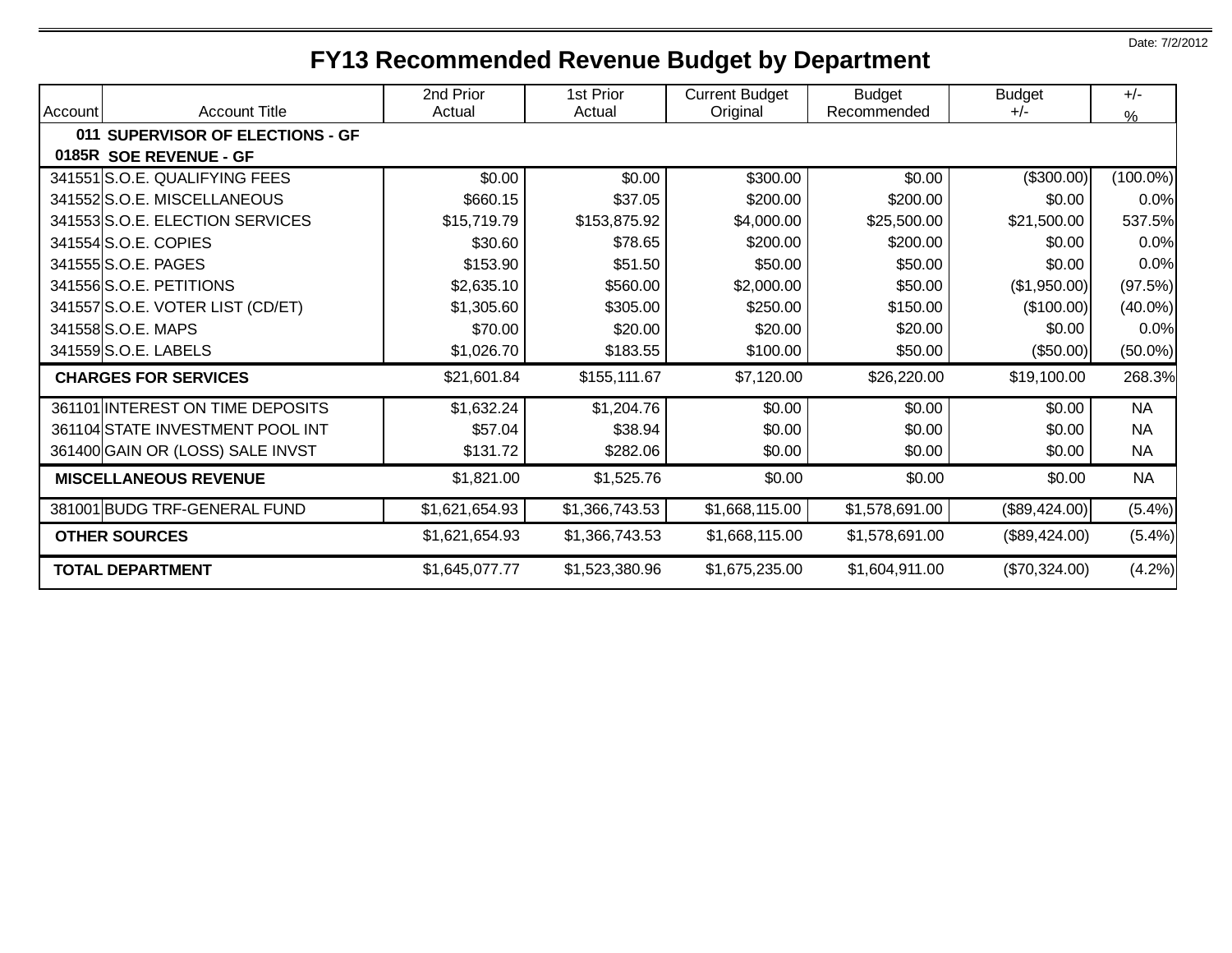## **Department Positions**

| Classification |                                      | <b>Classification Title</b>      | Amount         | #            |
|----------------|--------------------------------------|----------------------------------|----------------|--------------|
| 0185           | 001 GENERAL FUND                     |                                  |                |              |
| 0010           | SUPERVISOR OF ELECTIONS              |                                  | \$105,372.12   | $\mathbf{1}$ |
|                |                                      | <b>ELECTED OFFICIAL SALARIES</b> | \$105,372.12   |              |
| 3281           | ELECTIONS INFO SYS MGR               |                                  | \$63,880.30    | 14           |
| 6110           | <b>COMPUTER TECHNICIAN I</b>         |                                  | \$29,551.66    |              |
| 6191           | CHIEF DEPUTY OF OPS/ADMIN            |                                  | \$62,530.26    |              |
| 6601           | CHIEF DEPUTY OF VOTER REG            |                                  | \$59,144.45    |              |
| 6641           | <b>ELECTIONS SPECIALIST I</b>        |                                  | \$28,043.47    |              |
| 6641           | <b>ELECTIONS SPECIALIST I</b>        |                                  | \$25,464.26    |              |
| 6682           | <b>ELECTIONS SPECIALIST II</b>       |                                  | \$33,643.77    |              |
| 6682           | <b>ELECTIONS SPECIALIST II</b>       |                                  | \$30,710.11    |              |
| 6682           | <b>ELECTIONS SPECIALIST II</b>       |                                  | \$30,416.91    |              |
| 6690           | <b>ELECTIONS OFFICE MGR</b>          |                                  | \$57,494.41    |              |
| 6800           | <b>VOTER EDUCATION/PR COOR</b>       |                                  | \$39,591.92    |              |
| 6845           | <b>CANDIDATE &amp; ABSENTEE COOR</b> |                                  | \$33,300.90    |              |
| 8120           | ELECTIONS WAREHOUSE FMN              |                                  | \$34,557.08    |              |
| 8291           | <b>VOTING MACHINE TECH (FT)</b>      |                                  | \$25,673.37    |              |
|                |                                      | <b>SALARIES/WAGES-FULL-TIME</b>  | \$554,002.87   |              |
| 6642           | ELECTIONS SPEC I (PT)                |                                  | \$26,228.19    |              |
| 8290           | <b>VOTING MACHINE TECH (PT)</b>      |                                  | \$15,413.95    |              |
|                |                                      | <b>SALARIES/WAGES-PART-TIME</b>  | $$41,642.14^2$ |              |
|                |                                      | <b>DEPARTMENT TOTAL</b>          | \$701,017.13   | 17           |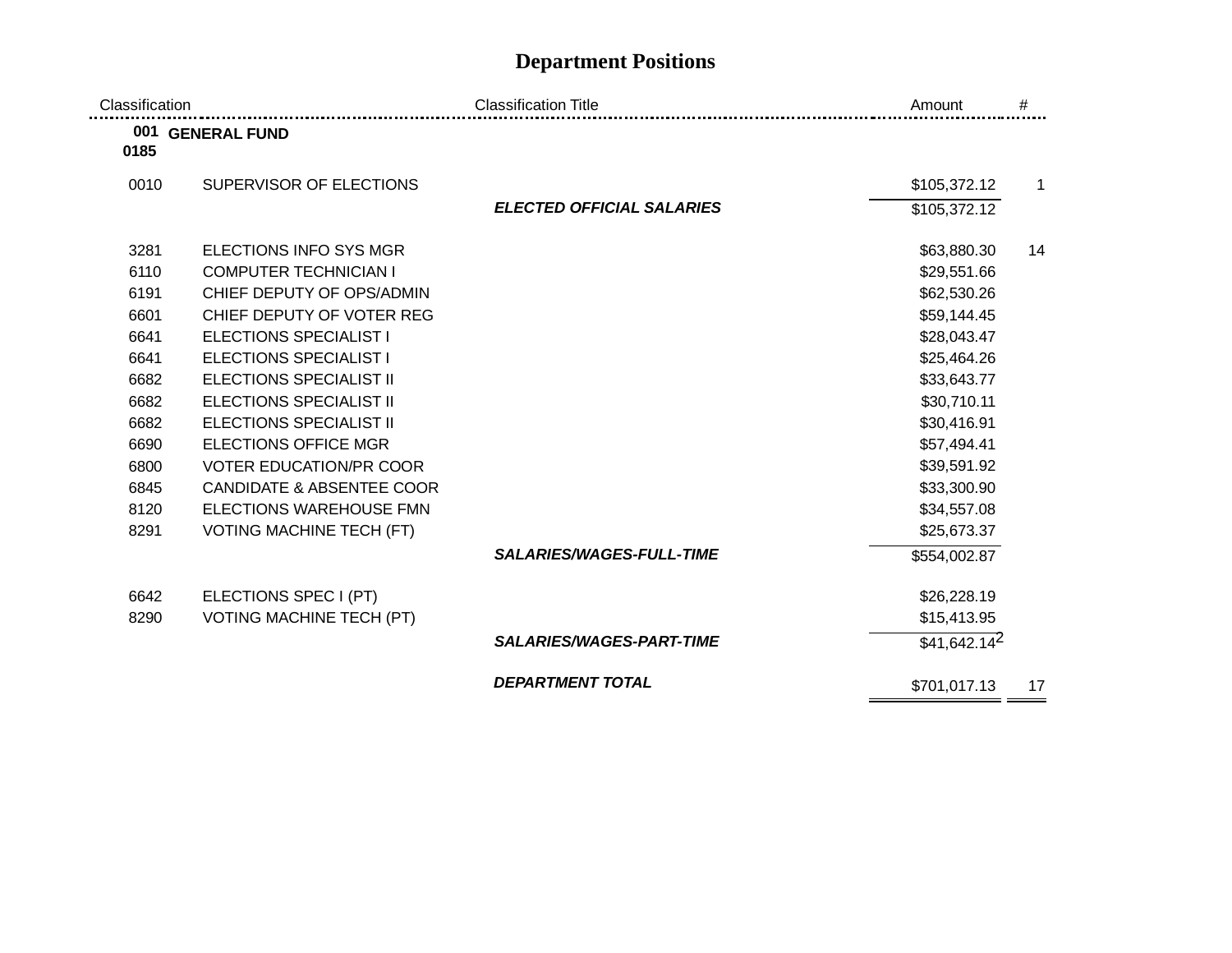## **FY13 Recommended Expenditure Budget by Department**

Account Account Title 2nd Prior Acutal 1st Prior Actual Current Budget **Original** Budget Recommend Budget +/-+/-% **011 0185 SUPERVISOR OF ELECTIONS - GF SUPERVISOR ELECTIONS - GF** 511010 ELECTED OFFICIAL SALARIES \$105,348.33 \$106,303.11 \$106,950.00 \$105,372.00 (\$1,578.00) (1.5%) 512010 SALARIES/WAGES-FULL-TIME \$582,287.90 \$589,513.64 \$559,955.00 \$554,002.00 (\$5,953.00) (1.1%) 512020 SALARIES/WAGES-PART-TIME \$0.00 \$1,053.03 \$33,370.00 \$32,271.00 (\$1,099.00) (3.3%) 514010|OVERTIME | \$12,357.89 | \$7,066.51 | \$17,171.00 | \$11,000.00 | (\$6,171.00)| (35.9%)| 521000|FICA TAXES | \$50,745.40 | \$51,217.48 | \$54,885.00 | \$51,331.00 | (\$3,554.00)| (6.5%)| 522000 RETIREMENT CONTRIBUTIONS | \$78,413.79 \$72,291.32 \$41,890.00 \$38,563.00 (\$3,327.00) (7.9%) 523000 LIFE & HEALTH INSURANCE \$84,677.21 \$95,013.61 \$93,207.00 \$92,007.00 (\$1,200.00) (1.3%) 524000 WORKERS' COMPENSATION \$4,668.00 \$4,674.00 \$5,682.00 \$6,676.00 \$994.00 17.5% **PERSONNEL SERVICES** 6.4%) \$918,498.52 \$927,132.70 \$913,110.00 \$891,222.00 (\$21,888.00) (2.4%) 531001 PS-ATTORNEY-OTHER \$31,115.83 \$312.00 \$1,500.00 \$1,500.00 \$0.00 0.0% 531300 PS-HEALTH EXAMS \$0.00 \$0.00 \$200.00 \$200.00 \$0.00 0.0% 534500 CS-PERSONNEL | \$11,470.57 | \$100.08 | \$500.00 | \$500.00 | \$0.00 | 0.0% 534755 CS-AUDIO/VIDEO | \$0.00 | \$0.00 | \$0.00 | \$2,000.00 | \$2,000.00 | 0.0% 534900|CS-OTHER | \$450.00 | \$511.97 | \$1,500.00 | \$1,500.00 | \$0.00 | 0.0% | 540001|TRAVEL IN-COUNTY | \$132.10 | \$261.20 | \$1,000.00 | \$1,000.00 | \$0.00 | 0.0% 540002 TRAVEL OUT-OF-COUNTY \$4,822.21 | \$4,023.13 | \$1,805.00 | \$1,865.00 | \$60.00 | 3.3% 540005 TRAVEL LODGING EXPENSES | \$3,918.26 \$6,357.39 \$4,875.00 \$4,675.00 \$4,675.00 (\$200.00) (4.1%) 541010 COMMUNICATIONS SERVICE \$2.140.02 | \$2.344.67 | \$2.160.00 | \$2.160.00 | \$0.00 | 0.0% 541011|CELLULAR PHONES/PAGERS \$394.03 | \$356.95 | \$660.00 | \$720.00 | \$60.00 | 9.1% 542001 POSTAGE/FREIGHT CHARGES \$37,868.00 \$20,110.22 \$53,874.00 \$15,434.00 (\$38,440.00) (71.4%) 543001 UTILITIES-ELECTRIC \$2,401.06 \$2,300.57 \$1,575.00 \$1,575.00 \$0.00 0.0% 544620 R/L-BUILDINGS \$72,316.00 \$68,734.00 \$68,734.00 \$66,671.00 (\$2,063.00) (3.0%) 544644R/L-FLEET VEHICLES \$60.00 | \$90.00 | \$90.00 | \$90.00 | \$0.00 | 0.0% 545990 INSURANCE-OTHER I \$21,254.00 I \$21,321,00 I \$15,166.00 I \$15,608.00 I \$442.00 I 2.9% 546050 RM-OFFICE MACHINES \$163.85 | \$0.00 | \$300.00 | \$300.00 | \$0.00 | 0.0% 546640 RM-EQUIPMENT \$4,043.78 \$6,195.23 \$13,762.00 \$13,660.00 (\$102.00) (0.7%) 546644 RM-VEHICLES-FLEET \$1,428.74 \$1,807.54 \$1,629.00 \$1,755.00 \$126.00 7.7% 546900 RM-TECHINCAL SUPT SERVICE  $\begin{array}{c|c} \n & 33,6669.19 & 334,037.09 & 333,360.00 & 333,157.00 & 333,000 & 0.6\% \n\end{array}$ 547002 PRINTING & BINDING \$13,013.64 | \$8,521.38 | \$24,019.00 | \$20,675.00 | (\$3,344.00) | (13.9%) 549307 PUBLIC RELATIONS \$5.177.33 | \$13,686.09 | \$100.00 | \$100.00 | \$0.00 | 0.0% 549900 MISCELLANEOUS CHARGES \$2,486.82 | \$4,786.42 | \$4,500.00 | \$4,500.00 | \$0.00 | 0.0% 549901 LEGAL ADVERTISING \$3,292.20 \$3,054.60 \$3,060.00 \$3,060.00 \$0.00 0.0% 549904 JOB LISTING EXPENSES \$0.00 \$0.00 \$200.00 \$200.00 \$0.00 0.0% 549905IMOTOR VEHICLE REPORTS \$0.00 | \$10.00 | \$50.00 | \$0.00 | 0.0%

Date: 7/2/2012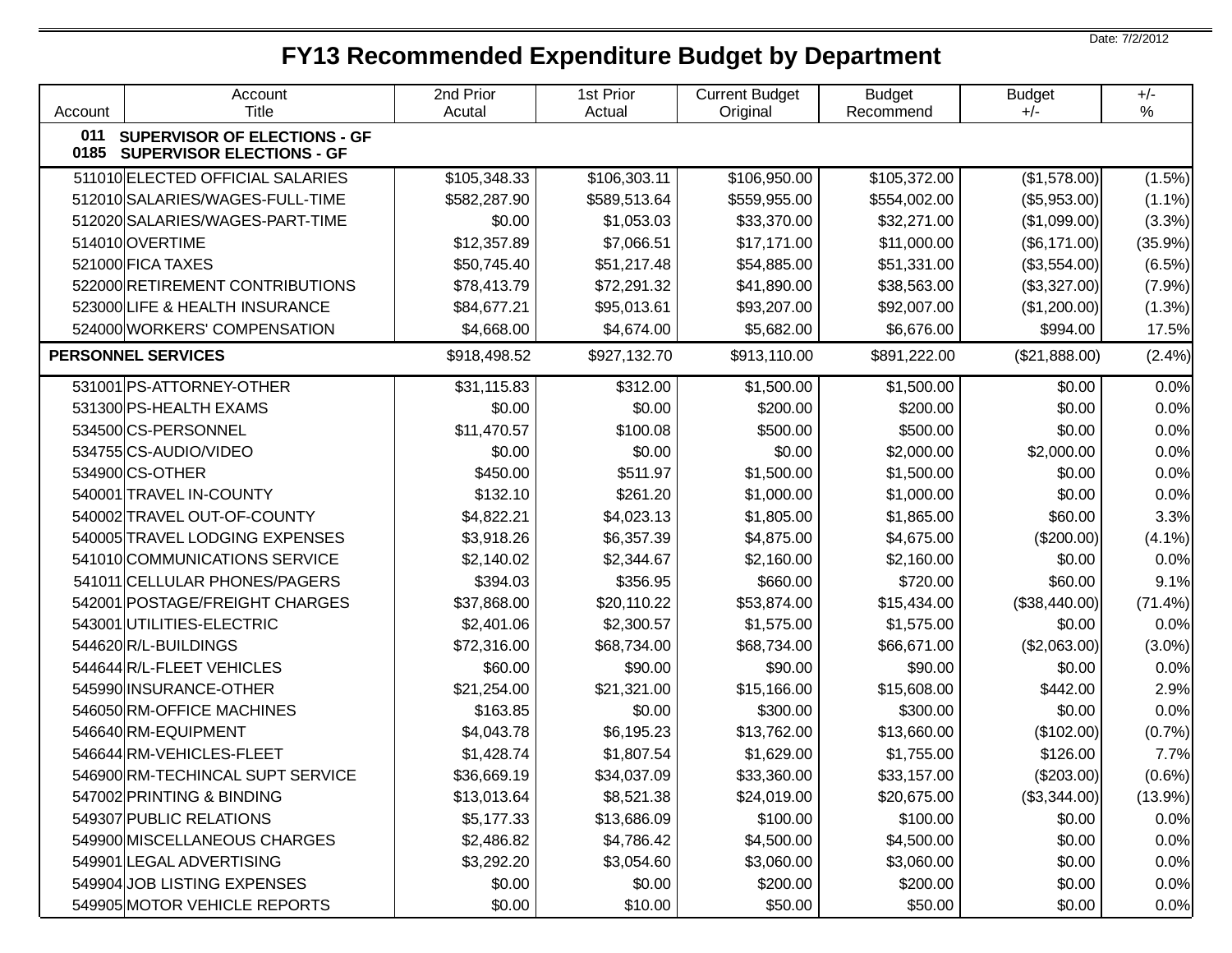# **FY13 Recommended Expenditure Budget by Department**

| Account                                                                                | Account<br>Title                 | 2nd Prior<br>Acutal | 1st Prior<br>Actual | <b>Current Budget</b><br>Original | <b>Budget</b><br>Recommend | <b>Budget</b><br>$+/-$ | $+/-$<br>% |
|----------------------------------------------------------------------------------------|----------------------------------|---------------------|---------------------|-----------------------------------|----------------------------|------------------------|------------|
| 011<br><b>SUPERVISOR OF ELECTIONS - GF</b><br>0185<br><b>SUPERVISOR ELECTIONS - GF</b> |                                  |                     |                     |                                   |                            |                        |            |
|                                                                                        | 549906 BACKGROUND CHECKS         | \$61.00             | \$115.25            | \$500.00                          | \$500.00                   | \$0.00                 | 0.0%       |
|                                                                                        | 551001 OFFICE SUPPLIES           | \$10,903.50         | \$8,681.57          | \$9,700.00                        | \$9,700.00                 | \$0.00                 | 0.0%       |
|                                                                                        | 552010 FLEET FUEL                | \$3,470.30          | \$4,041.14          | \$6,591.00                        | \$5,273.00                 | (\$1,318.00)           | $(20.0\%)$ |
|                                                                                        | 552500 TOOLS & SMALL IMPLEMENTS  | \$13.99             | \$434.24            | \$750.00                          | \$750.00                   | \$0.00                 | 0.0%       |
|                                                                                        | 552800 COMPUTER SUPPLIES         | \$12,275.78         | \$5,295.28          | \$6,090.00                        | \$6,045.00                 | (\$45.00)              | (0.7%      |
|                                                                                        | 552801 COMPUTER SOFTWARE         | \$2,737.98          | \$5,834.02          | \$11,979.00                       | \$11,750.00                | (\$229.00)             | (1.9%)     |
|                                                                                        | 552990 OTHER SUPPLIES            | \$1,592.21          | \$1,202.82          | \$500.00                          | \$999.00                   | \$499.00               | 99.8%      |
|                                                                                        | 554001 BOOK/PUB/SUB/MEMBERSHIPS  | \$5,443.04          | \$5,966.63          | \$5,497.00                        | \$5,799.00                 | \$302.00               | 5.5%       |
|                                                                                        | 555001 TRAINING/EDUCATION EXPENS | \$10,679.00         | \$15,678.26         | \$10,726.00                       | \$10,170.00                | (\$556.00)             | (5.2%)     |
|                                                                                        | <b>OPERATING EXPENSES</b>        | \$301,794.43        | \$246,170.74        | \$286,952.00                      | \$243,941.00               | (\$43,011.00)          | $(15.0\%)$ |
|                                                                                        | 564103 COMPUTER EQUIPMENT        | \$0.00              | \$8,912.61          | \$12,908.00                       | \$16,200.00                | \$3,292.00             | 25.5%      |
| <b>CAPITAL OUTLAY</b>                                                                  |                                  | \$0.00              | \$8,912.61          | \$12,908.00                       | \$16,200.00                | \$3,292.00             | 25.5%      |
|                                                                                        | <b>TOTAL DEPARTMENT</b>          | \$1,220,292.95      | \$1,182,216.05      | \$1,212,970.00                    | \$1,151,363.00             | (\$61,607.00)          | $(5.1\%)$  |

Date: 7/2/2012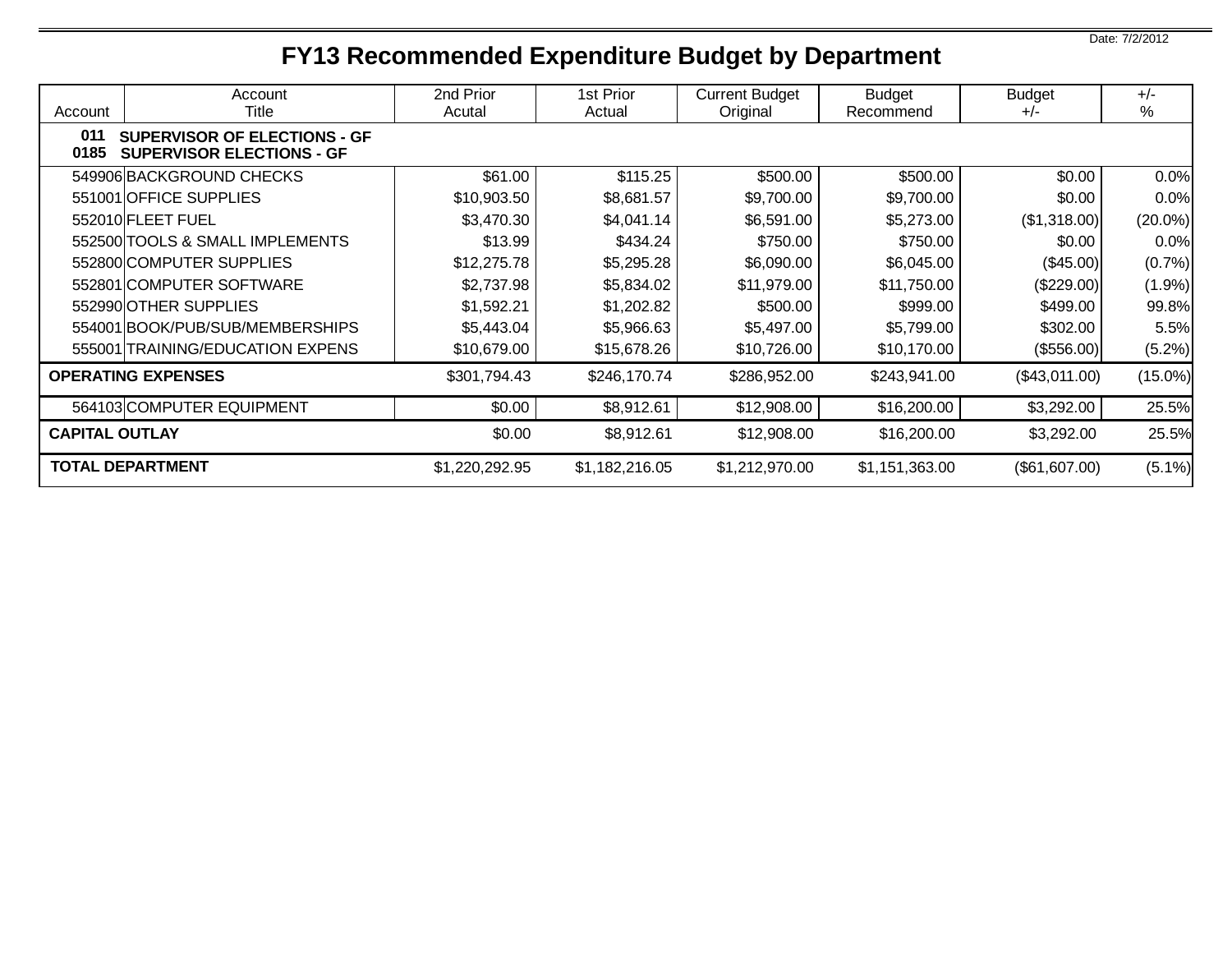#### **Notes**

| Account | <b>Account Title</b>                                               | <b>Note</b>                                             |                      | Amount      |
|---------|--------------------------------------------------------------------|---------------------------------------------------------|----------------------|-------------|
|         | 011 SUPERVISOR OF ELECTIONS - GF<br>0185 SUPERVISOR ELECTIONS - GF |                                                         |                      |             |
|         | 523000 LIFE & HEALTH INSURANCE                                     | 9 EMPLOYEES CURRENTLY TAKING INSURANCE (\$9,423)        |                      | \$84,807.00 |
|         |                                                                    | 6 EMPLOYEES TAKING STIPEND                              |                      | \$7,200.00  |
|         |                                                                    |                                                         | <b>TOTAL ACCOUNT</b> | \$92,007.00 |
|         | 534500 CS-PERSONNEL                                                | <b>KELLEY TEMPS</b>                                     |                      | \$500.00    |
|         |                                                                    |                                                         | <b>TOTAL ACCOUNT</b> | \$500.00    |
|         | 534755 CS-AUDIO/VIDEO                                              | VOTE IN HONOR OF A VET VIDEO                            |                      | \$1,000.00  |
|         |                                                                    | POLL WORKER TRAINING VIDEO                              |                      | \$1,000.00  |
|         |                                                                    |                                                         | TOTAL ACCOUNT        | \$2,000.00  |
|         | 534900 CS-OTHER                                                    | OUR MISSION YOUR VOTE WEBSITE                           |                      | \$500.00    |
|         |                                                                    | WEBSITE UPDATES (GOVOTE OKALOOSA, KIDS VOTE, TEENS VOTE |                      | \$1,000.00  |
|         |                                                                    |                                                         | TOTAL ACCOUNT        | \$1,500.00  |
|         | 540002 TRAVEL OUT-OF-COUNTY                                        | <b>FSASE SUMMER CONFERENCE</b>                          |                      | \$500.00    |
|         |                                                                    | <b>COMMITTEE MEETINGS</b>                               |                      | \$200.00    |
|         |                                                                    | <b>REGIONAL WORKSHOPS</b>                               |                      | \$150.00    |
|         |                                                                    | <b>ELECTION CENTER</b>                                  |                      | \$255.00    |
|         |                                                                    | <b>FSASE WINTER CONFERENCE</b>                          |                      | \$100.00    |
|         |                                                                    | TAXIS, PARKING, ETC.                                    |                      | \$100.00    |
|         |                                                                    | JEOLC (WASHINGTON DC)                                   |                      | \$560.00    |
|         |                                                                    |                                                         | TOTAL ACCOUNT        | \$1,865.00  |
|         | 540005 TRAVEL LODGING EXPENSES                                     | <b>FSASE SUMMER CONFERENCE</b>                          |                      | \$1,800.00  |
|         |                                                                    | <b>COMMITTEE MEETINGS</b>                               |                      | \$800.00    |
|         |                                                                    | <b>ELECTION CENTER</b>                                  |                      | \$1,100.00  |
|         |                                                                    | <b>JEOLC</b>                                            |                      | \$525.00    |
|         |                                                                    | <b>FSASE WINTER CONFERENCE</b>                          |                      | \$450.00    |
|         |                                                                    |                                                         | TOTAL ACCOUNT        | \$4,675.00  |
|         | 564103 COMPUTER EQUIPMENT                                          | VOTER REG SERVER R510 (2 @ \$7,500)                     |                      | \$15,000.00 |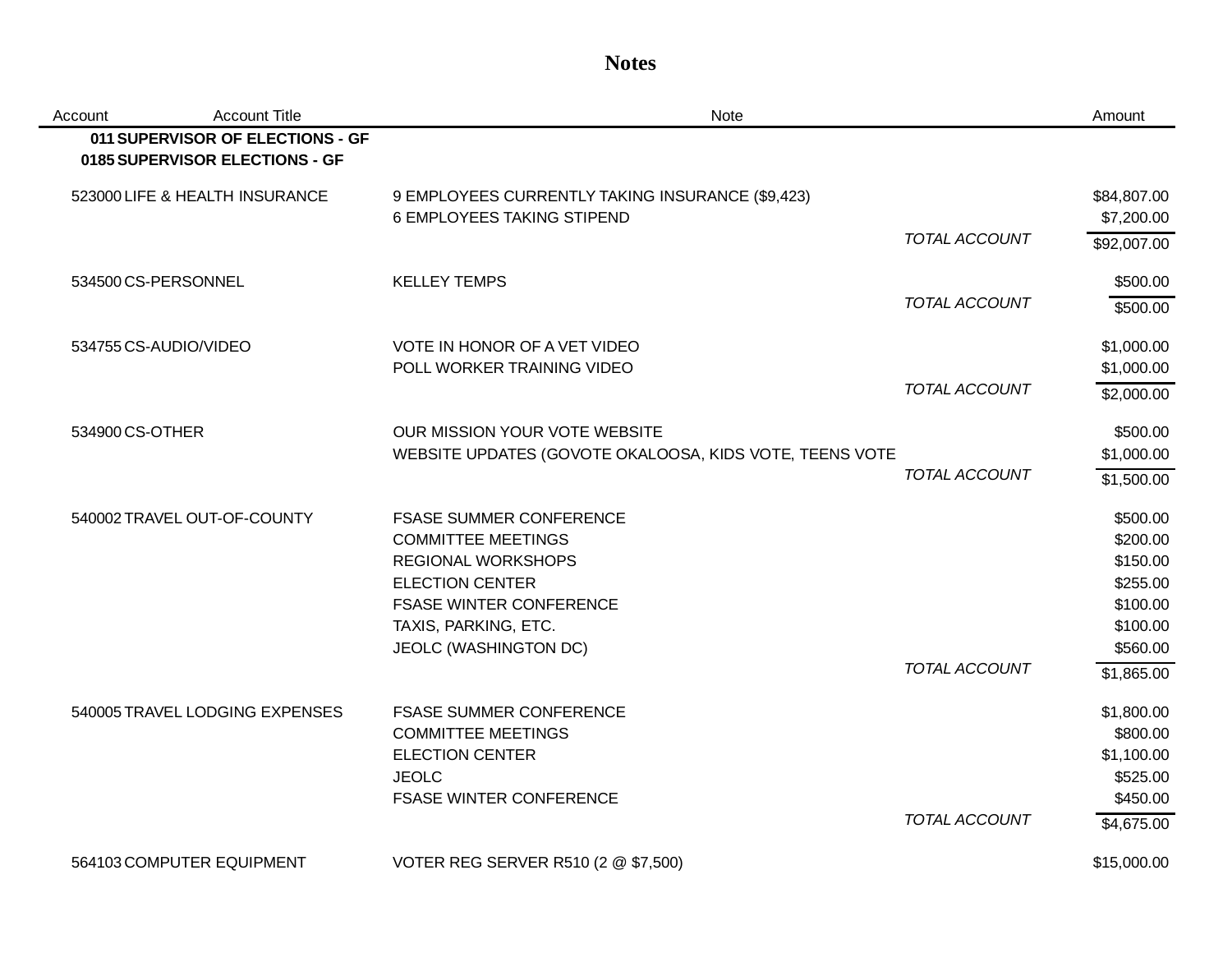| Account                   | Account Title                                                      |                 | <b>Note</b> |               | Amount                    |
|---------------------------|--------------------------------------------------------------------|-----------------|-------------|---------------|---------------------------|
|                           | 011 SUPERVISOR OF ELECTIONS - GF<br>0185 SUPERVISOR ELECTIONS - GF |                 |             |               |                           |
| 564103 COMPUTER EQUIPMENT |                                                                    | LAPTOP COMPUTER |             | TOTAL ACCOUNT | \$1,200.00<br>\$16,200.00 |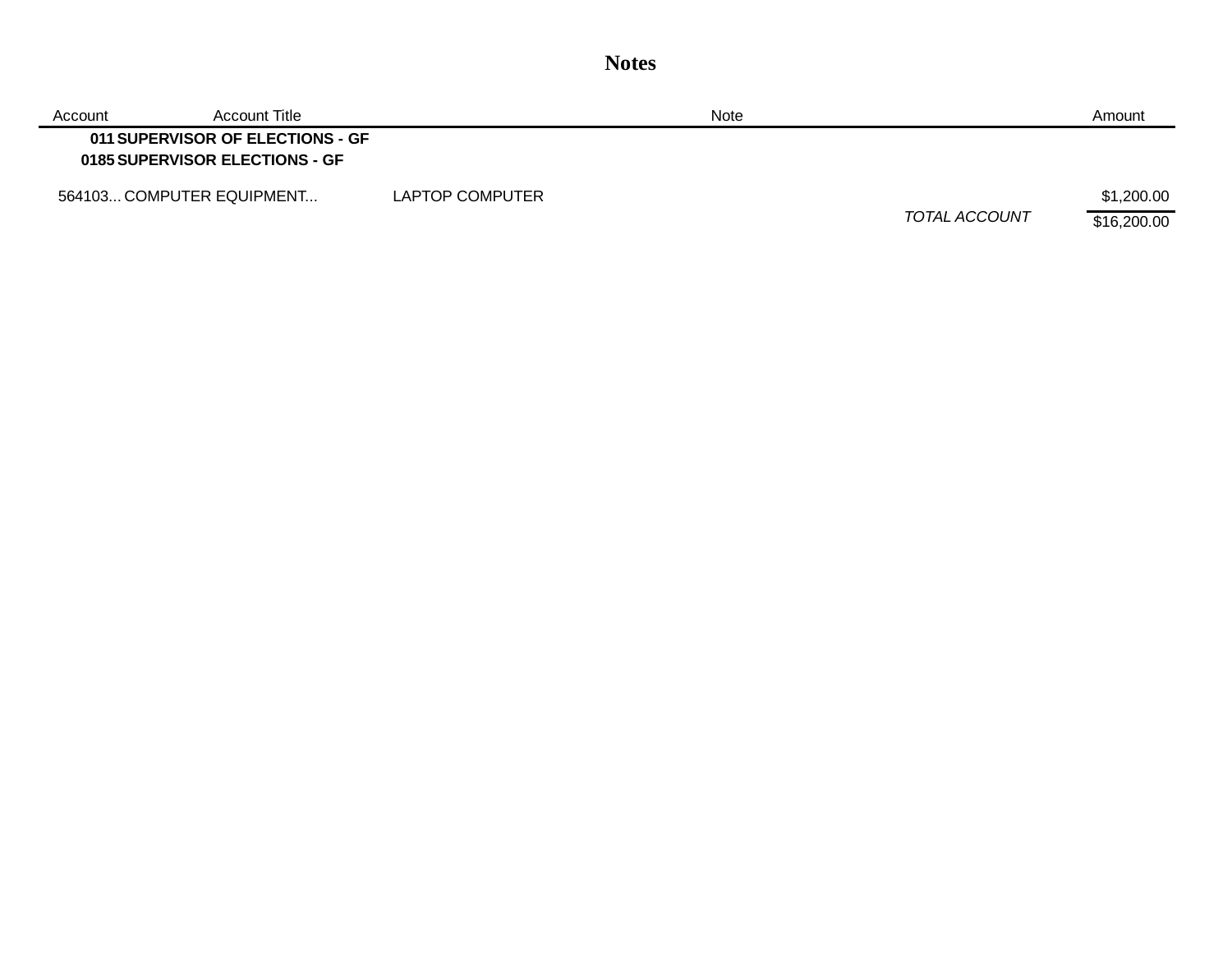## **FY13 Recommended Expenditure Budget by Department**

Account Account Title 2nd Prior Acutal 1st Prior Actual Current Budget **Original** Budget Recommend Budget +/-+/-% **011 0186 ELECTION EXPENSES - GF SUPERVISOR OF ELECTIONS - GF** 513010 SALARIES/WAGES-RELIEF \$7,250.08 \$8,804.05 \$7,440.00 \$6,806.00 (\$634.00) (8.5%) 513020 SALARIES/WAGES-POLL WORKS \$115,262.00 \$80,190.00 \$120,000.00 \$85,000.00 (\$35,000.00) (29.2%) 514010 OVERTIME \$13.58 \$0.00 \$50.00 \$50.00 \$0.00 0.0% 521000 FICA TAXES \$548.04 | \$688.09 | \$200.00 | \$200.00 | \$0.00 | 0.0% **PERSONNEL SERVICES** \$123,073.70 \$89,682.14 \$127,690.00 \$92,056.00 (\$35,634.00) (27.9%) 533020 COURT REPORTER SERVICES (\$840.00 | \$1,640.00 | \$3,600.00 | \$2,200.00 | \$1,400.00 | \$3,9% 534500 CS-PERSONNEL \$67,633.13 | \$54,434.75 | \$88,720.00 | \$91,551.00 | \$2,831.00 | 3.2% 540001 TRAVEL IN-COUNTY | \$995.50 | \$408.00 | \$1.000.00 | \$1.000.00 | \$0.00 | 0.0% 541010 COMMUNICATIONS SERVICE | \$690.65 \$277.95 \$500.00 \$980.00 \$480.00 \$480.00 \$480.00 \$480.00 \$500 \$500 \$50 542001|POSTAGE/FREIGHT CHARGES | \$20,613.32 \$21,149.15 \$35,932.00 \$33,000.00 (\$2,932.00) (8.2%) 544620 R/L-BUILDINGS \$3,600.00 | \$6,250.00 | \$5,400.00 | \$5,400.00 | \$0.00 | 0.0% 544640 R/L-EQUIPMENT \$2,060.90 \$1,964.36 \$4,200.00 \$6,200.00 \$2,000.00 47.6% 544644|R/L-FLEET VEHICLES | \$360.00 | \$570.00 | \$0.00 | \$0.00 | 0.0% 546640 RM-EQUIPMENT \$20,892.44 | \$27,324.34 | \$21,269.00 | \$23,070.00 | \$1,801.00 | 8.5% 546900 RM-TECHINCAL SUPT SERVICE \$8,621.61 \$16,716.91 \$16,648.00 \$19,000.00 \$2,352.00 14.1% 547001|BALLOT PRINTING | \$89,993.66 | \$35,116.57 | \$77,750.00 | \$84,310.00 | \$6,560.00 | 8.4% 547002 PRINTING & BINDING \$13,720.97 | \$15,174.86 | \$34,861.00 | \$34,861.00 | \$0.00 | 0.0% 549307 PUBLIC RELATIONS \$2,545.98 \$1,092.09 \$22,000.00 \$29,500.00 \$7,500.00 34.1% 549900 MISCELLANEOUS CHARGES \$2,172.56 | \$3,582.43 | \$3,500.00 | \$5,500.00 | \$2,000.00 | 57.1% 549901|LEGAL ADVERTISING | \$9.577.29 | \$5.071.56 | \$6.000.00 | \$6.000.00 | \$0.00 | 0.0% 551001 | UPPLIES | 11.8% \$10,840.03 | \$3,536.46 | \$9,495.00 \$10,620.00 \$1,125.00 | 11.8% 552013 SIGN MATERIALS \$4.937.42 \$353.05 \$500.00 \$3.000.00 \$2.500.00 500.0% 552014 GASOLINE & SPECIAL FUELS  $$0.00$   $$0.00$   $$100.00$   $$100.00$   $$0.00$   $$0.00$   $$0.00$ 552800|COMPUTER SUPPLIES \$0.00 | \$2.147.40 | \$200.00 | \$200.00 | \$0.00 | 0.0% 552990 OTHER SUPPLIES \$20,710.00 | \$11,657.00 | \$2,900.00 | \$0.00 | 0.0% **OPERATING EXPENSES**  $$280,805.46$   $$208,466.88$   $$334,575.00$   $$359,392.00$   $$24,817.00$   $7.4\%$ 564103 COMPUTER EQUIPMENT \$0.00 \$0.00 \$0.00 \$2,100.00 \$2,100.00 0.0% **CAPITAL OUTLAY** \$0.00 \$0.00 \$0.00 \$2,100.00 \$2,100.00 0.0% **TOTAL DEPARTMENT** 1.9%) **\$403,879.16** \$298,149.02 \$462,265.00 \$453,548.00 (\$8,717.00) (1.9%)

Date: 7/2/2012